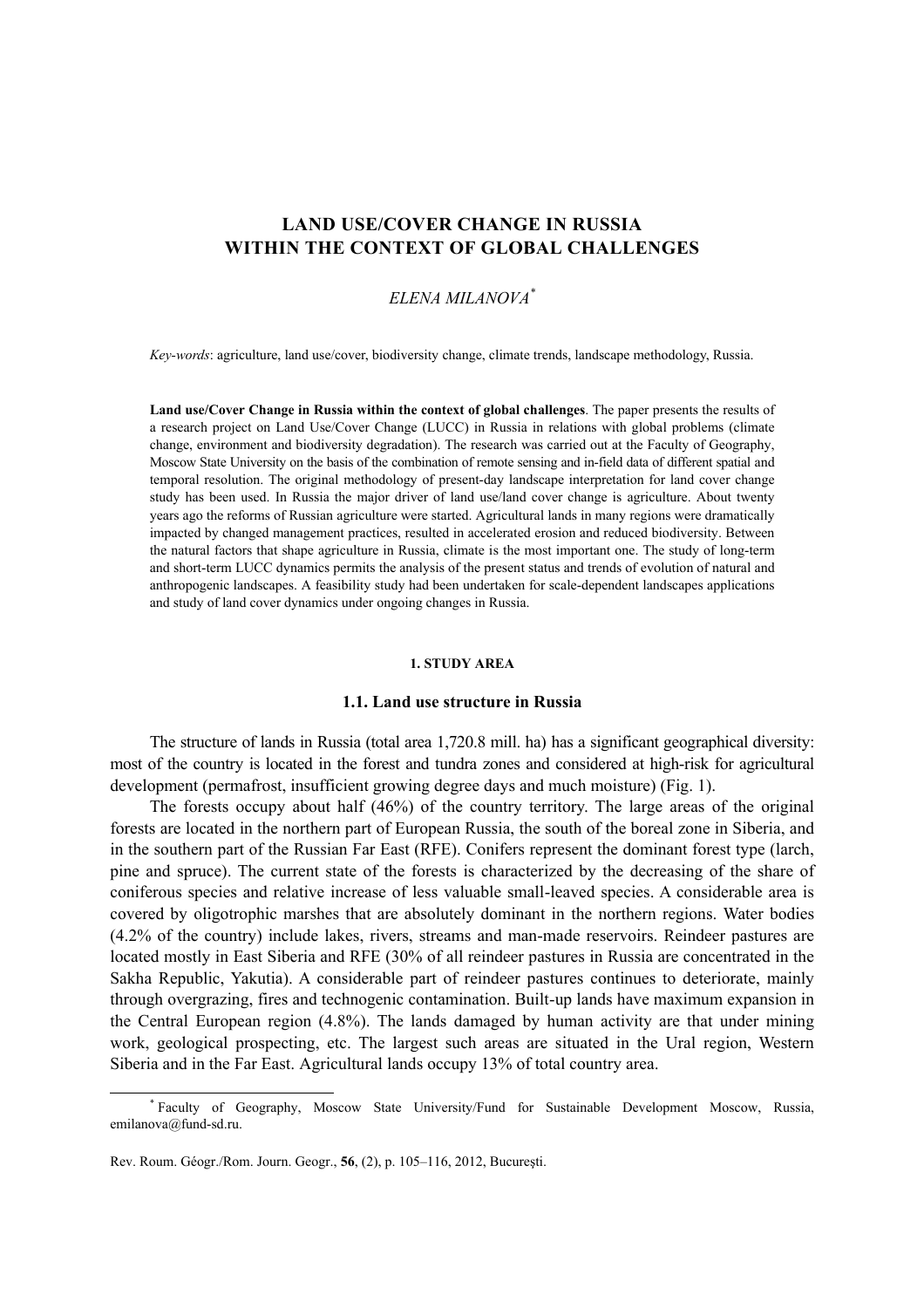

Fig. 1 – Land use structure in Russia.

### **1.2. Agriculture as major driver of land cover and biodiversity change**

### *a) Agricultural lands*

According to the Russian Federal Land Register Service, more than 220 million ha, that is close to 13% of the total territory of the Russian Federation, are designated for agricultural use. Approximately 53% of the agricultural area (7% of the Russian territory) is used for growing grain crops (average yield 2.15 tons/ha) and is divided between winter (30%) and spring (70%) crop varieties. Winter crops usually have higher yields, up to 40% of the total grain harvested in Russia. The climate of wheat growing regions resembles that of Canada, the United States, and Argentina, with smaller yield, which trails Canada's by about 10%. Other important crops include sugar beet, flax, sunflower, potatoes, and vegetables, feed roots, grass and legumes, and fruits. The yield of potatoes, sugar beet and feed crops by far lower than in North America than for grains. Better management and improved technology might result in a modest yield increase, higher efficiency, reduced post-harvest losses, bringing significant economic gains.

The structure of agricultural lands presents significant geographical differentiations. In the northern and north-eastern part of the country, the agriculture (primarily grasses and cereals for fodder) is limited by permafrost and insufficient growing degree days. In the south, agriculture is limited by arid and semi-arid climatic conditions. The best agricultural lands in Russia are located in the steppe zone, inside a 1,500 km wide zone south of 55°33' N latitude, between the broad-leaf forested landscapes (oak-lime and pine forests) and the semi-desert zone, extending farther south in Kazakhstan and Mongolia (Fig. 2). Between these two areas of limited or no agricultural use, grain crops prevail in the forest-steppe and steppe zones, with increasing share of land under cash crops, such as sugar beet and sunflower along the north-south gradient. In the RFE region significant areas are cultivated with soy beans.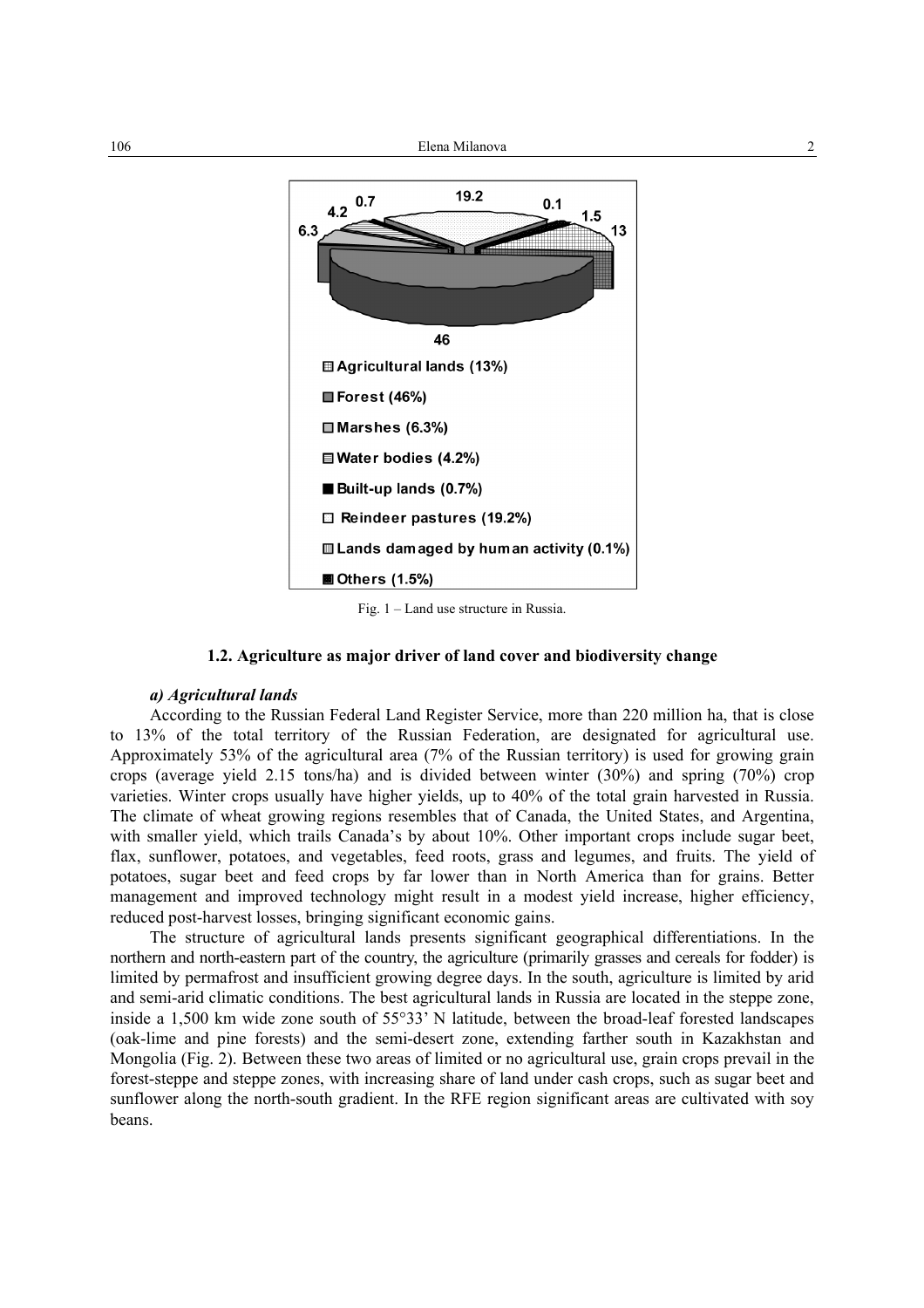

Fig. 2 – The steppe and forest-steppe zones in Russia. 1. forest-steppe; 2. typical steppe; 3. steppe/semidesert.

According to physical geography, a steppe (temperate grassland) is generally treeless plain (apart from those near rivers and lakes). In West Siberia, the steppe zone is much narrower and generally represented by forest-steppe stripe. In Central and East Siberia, the steppes are situated mostly in montaine depressions and on the lower part of slopes.

The world's largest steppe zone in Eurasia extends over the lower regions of the Danube and in a broad belt over the South and Southeastern European and Central Asian Russia, stretching eastwards to the Altai and southwards to the Transbaikal and Manchurian plains. The term is sometimes applied to the corresponding temperate grasslands of Hungary (Puszta), the prairies of the United States, the pampas of South America, and the high veld of South Africa.

The steppe is similar to a prairie, although a prairie is generally considered as being dominated by tall grasses, while short grasses are said to be normal in the steppe. The term is also used to denote the climate of regions too dry to support a forest, but not dry enough to be a desert. The climate of mid-latitude steppes features hot summers and cold winters, averaging 250–500 mm of rain or the equivalent in snowfall per year.

The agricultural belt of steppes plays an important food supplier in Russia. More than 40% of the agricultural production is produced in the steppe zone of the country where more than 30% of the agricultural population is concentrated. As a result of human activity, especially in the  $20<sup>th</sup>$  century, they steppes irrevocably lost in many areas. During the last 25–30 years the steppe landscapes have been degrading (for example, only in Saratov oblast humus losses are of 30% – 50%). Ploughed lands are abandoned or turned into grazing lands. There are only fragments of the steppe vegetation and they occur mostly in territories unsuitable for development. Only in natural reserves (*zapovednik*) the biodiversity of steppe landscapes is under conservation.

Along the north-south transect, the steppe zone changes from forest-steppe in the north to typical steppe subzone in the south. In the forest-steppe, tree stands alternate with open grasslands. In the European part of the country, these tree stands are represented by oak and other broad-leaf species, but nowadays they are largely cleared for agriculture. In the west of Siberia, the forest-steppe with birch and aspen is a common occurrence.

Farther south, the forest-steppe is replaced by steppe grasslands on fertile chernozem soils. Here, the annual amount of precipitation is 250–400 mm vs. 400–500 mm in the forest-steppe. Smaller precipitation limits the tree species to forested ravines and valleys. Originally, the steppe subzone was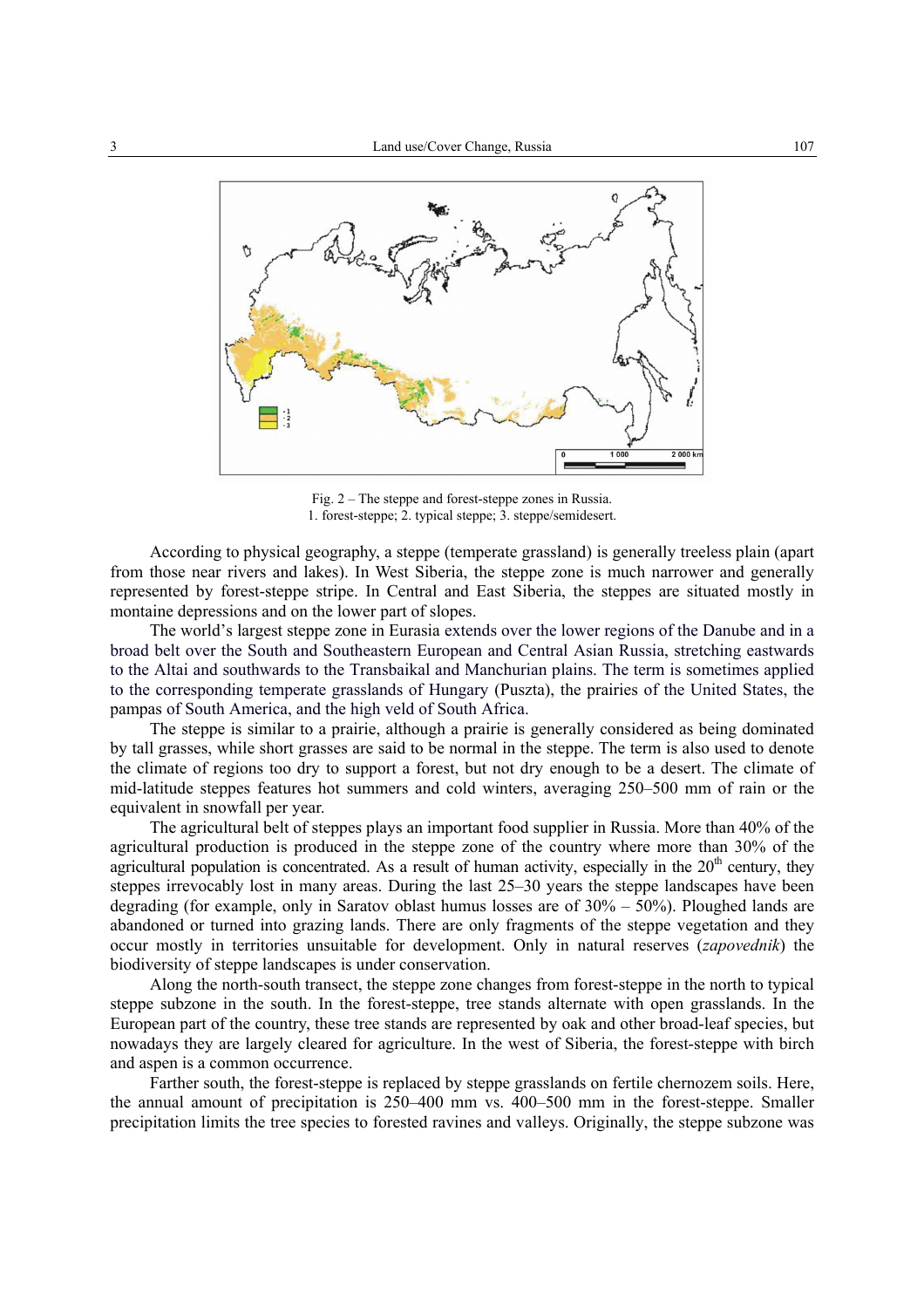almost exclusively used for grazing, however currently tillable lands are almost entirely under cultivation. On non-tillable lands, especially those in the Caspian Sea area, the annual amount of precipitation is less than 250 mm, the area being rather similar to semideserts. These lands have a limited use for grazing: even though the soils are relatively fertile under irrigation, the total irrigated area being less than 5% of the total agricultural area of Russia. Water shortage is the dominant factor, limiting irrigation in the country as the rivers of the southern slope have already exhausted their water reserves.

Until the  $18<sup>th</sup>$  century, agriculture in Russia was limited to the forest zone. Agricultural practices in the forest zone demanded extraordinary efforts from the peasants providing very limited and highly variable yields due to the short growth seasons. An acceptable yield could be guaranteed only if sufficiently fertilized with cattle manure which, in turn, required a sizable livestock. On the other hand, the extremely long (over 200 days cold period) would have demanded a sizable amount of silage for cattle overwintering. This fatal correlation between yield and forage had not been resolved until Russian peasants started to relocate into the rich chernozem soil lands of the forest-steppe and steppe zones.

### *b) Land use policy*

Reforming Russian agriculture began in 1991–1993 with the changing of property rights. Up until that time, the land had been under federal ownership; now the farmers received a partial ownership, however, little change in land use followed: similar to the Soviet practice, Russia's agriculture is still dominated by the former collective farms. Relatively a small part of the land was granted to individual farmers and that changed significantly. Agricultural production on individual plots of land is considerably higher than in collective farms. Even though the total agricultural area individually owned is only 13 to 24% (depending on crop), its contribution to agricultural production is disproportional higher. Frequently, property rights for farmland are being acquired (usually through leasing) by large investors, such as the oil companies or banks. During the denationalization process, lands (usually grasslands and ranges) were also allotted to municipal entities and are owned by rural administrations. In total, 62% of agricultural lands are either in private or municipal property.

Two laws regulate the use of agricultural lands. In 2001, the new Land Code came into force. The Land Code regulates the transfer of state-owned lands to private property; however, its applicability to agricultural lands is limited. A separate Federal Law on the Circulation of Agricultural Lands was adopted in 2002. The Law regulates the ownership, usage, and purpose of land designated for agricultural use. The Law limits the use of agricultural lands only for agricultural production.

The transformation of the Russian society and economy over the past fifteen years brought significant changes in land use, especially in the agricultural belt of steppes. The cropped area has decreased for all food crops, with the exception of potatoes and vegetables; the latter are grow mostly on individual farm land. Among cash crops, the area cultivated with sunflower has increased significantly, replacing sugar beet and cereals. The collapse of livestock production has reduced the fodder area, especially where dairy farming is a traditional occupation. The areas with marginal agriculture and those specializing in sheep breeding experienced little decline of grasslands and ranges. Considerable arable areas were abandoned or left for grazing due to land degradation (e.g., up to 50% of the soil humus is lost in some areas), impacting biodiversity and leading to rural depopulation (Milanova 2005). This land cover and land use change in the agricultural regions of the forest-steppe and steppe vegetation zones are usually driven by extensive farming (e.g., up to 90% of lands in some areas are converted to crop production), industry (such as hydropower plants on lowland rivers), and by urban sprawl. Furthermore, these drivers are steered by the social and economic transition: changes in ownership, stagnation of agriculture, re-industrialization, infrastructure development, and others.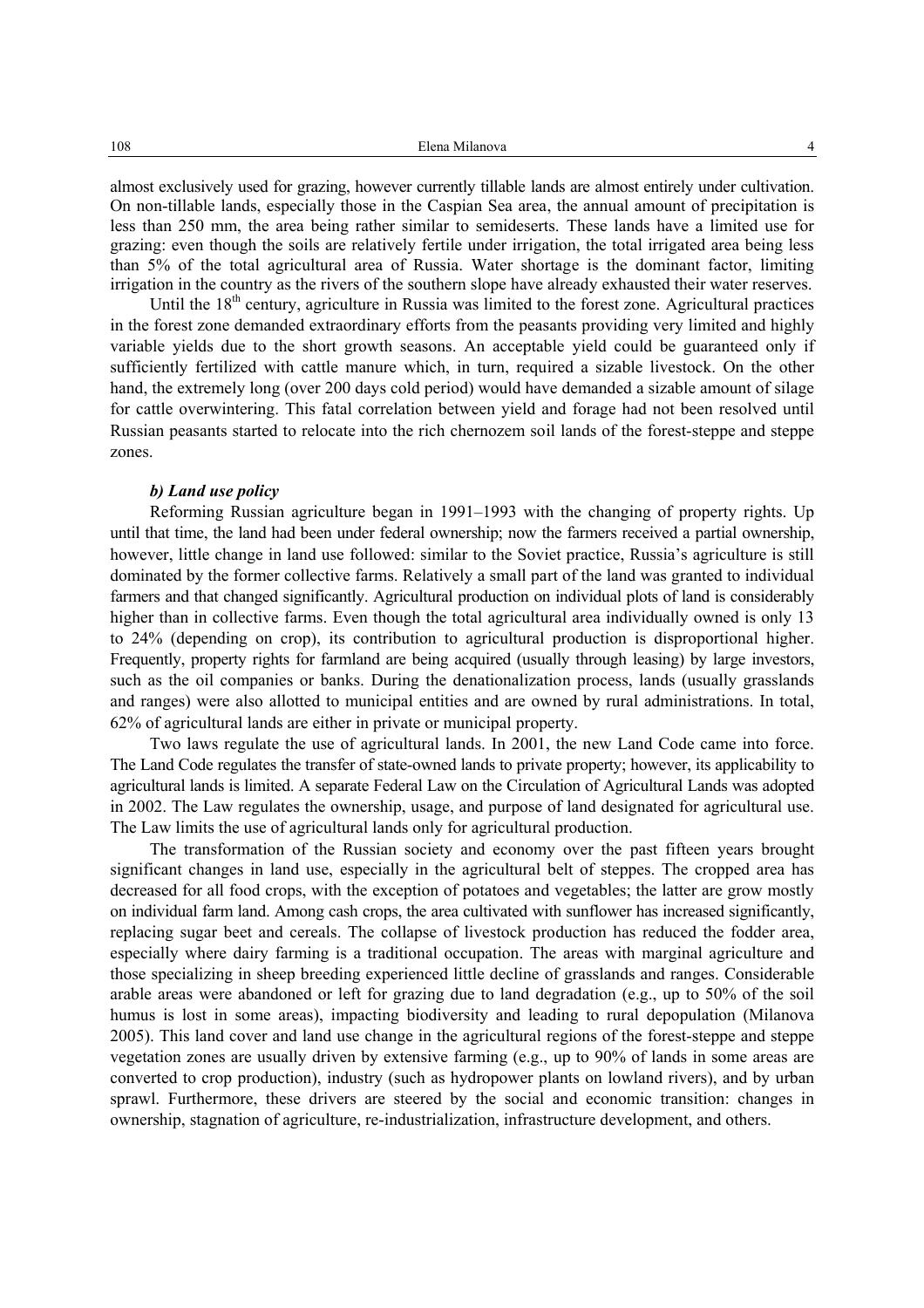### *c) Agriculture and biodiversity*

The steppes are characterized by a high level of biodiversity which considerably decreases (from 1,400 to 400 plant species) from west to east and from north to south.

Agricultural intensification creates new threats to biodiversity. That includes plowing of all tillable lands, which increases the rate of soil erosion, overgrazing, which increases pasture degradation, landscape fragmentation by fields and infrastructure, etc. Degradation affects more than 70% of agricultural land in some regions of European Russia, such as Chernozem region in south-central Russia, Volga region, Kalmukia Black Lands, and the plains of North Caucasus. In the Asian part of the country, land degradation is particularly severe in the Republics of Altai, Tuva and Buriatia.

On the other hand, easement programs run on agricultural lands provide an opportunity for biodiversity conservation. The role of agricultural lands in preserving steppe biodiversity is of particular importance, nearly ¼ of the entire steppe zone has already been converted into semi-natural agricultural landscapes: meadows, pastures, hay-fields, and fallow land. Many species live predominantly or exclusively on these lands. That includes more than 6,000 species of plants, about 100 species of mammals, 150–180 species of birds and thousands of species of insects and other invertebrates found in the steppe grasslands (Smelansky 2003). These and other species may be endangered if current agricultural management is changed. As an example, many species of eagle, included in the IUCN Red List of Threatened Species live in the ranges of the steppe zone of European Russia and Southern Urals; the change of land use would threaten their habitat (Smelansky 2003).

Although the monetary value of biodiversity is rarely taken into account, maintaining biodiversity is important for both agriculture and the well-being of local communities. Semi-natural and natural fodder fields in Russia represent more than 70 million ha (including 26 million ha in the steppe and forest-steppe), or 32% of all fodders, and provide more than \$2 billion in hay and other phytomass (Smelansky 2003). Another example of the economic importance of biodiversity is beekeeping, with wild plants growing in steppe lands converted to agriculture serving as melliferous herbs. Other examples include medicinal plants, edible plants, and mushrooms. Semi-natural landscapes are also important for ensuring the preservation of plowed field fertility and self-recovery of territories. During the agricultural crisis of the 1990s, 10 million ha of agricultural land in Russia was abandoned, with the fallow area ranging from 3–4% in Rostov oblast and Altai krai to 70% in Tuva; the flow of seeds and resettlement of soil invertebrates from the adjacent natural and seminatural lands had ensured quick recovery of these lands.

### **2. GLOBAL CHALLENGES AND THEIR INFLUENCE ON LAND USE IN RUSSIA**

The global challenges, which have influenced land use/cover change, are well-known and include climate change, biodiversity decrease and degradation. To study climate change in Russia simulations of five different Global Circulation Models (GCMs) were used (CGCM2, CSIROmk2, ECHam4, DOE PCM, and HadCM3) for three pre-set time periods: 2020s, 2050s, and 2080s. IPCC report (IPCC 2007), combining the results of the general circulation models, placed the upper limit of the expected temperature increase within the next seven decades at more than 5°C. All climate change scenarios show a significant increase of temperature and a moderate increase of precipitation. Since the effect of global warming is even more profound at high latitudes, northern countries, like Russia, can reasonably expect even a higher temperature rise. There is no doubt that such a great impact will significantly affect the agricultural sector, but at what rate, or if negatively or positively, is still under research. The reason for that is that the effect of global warming is at least two-fold. On the one hand, higher temperatures will increase the length of the vegetation period and reduce the risks connected with spring and winter frosts. On the other hand, increasing temperature with decreasing precipitation augment the probability for summer droughts. Taking into account that the steppe zone of Russia is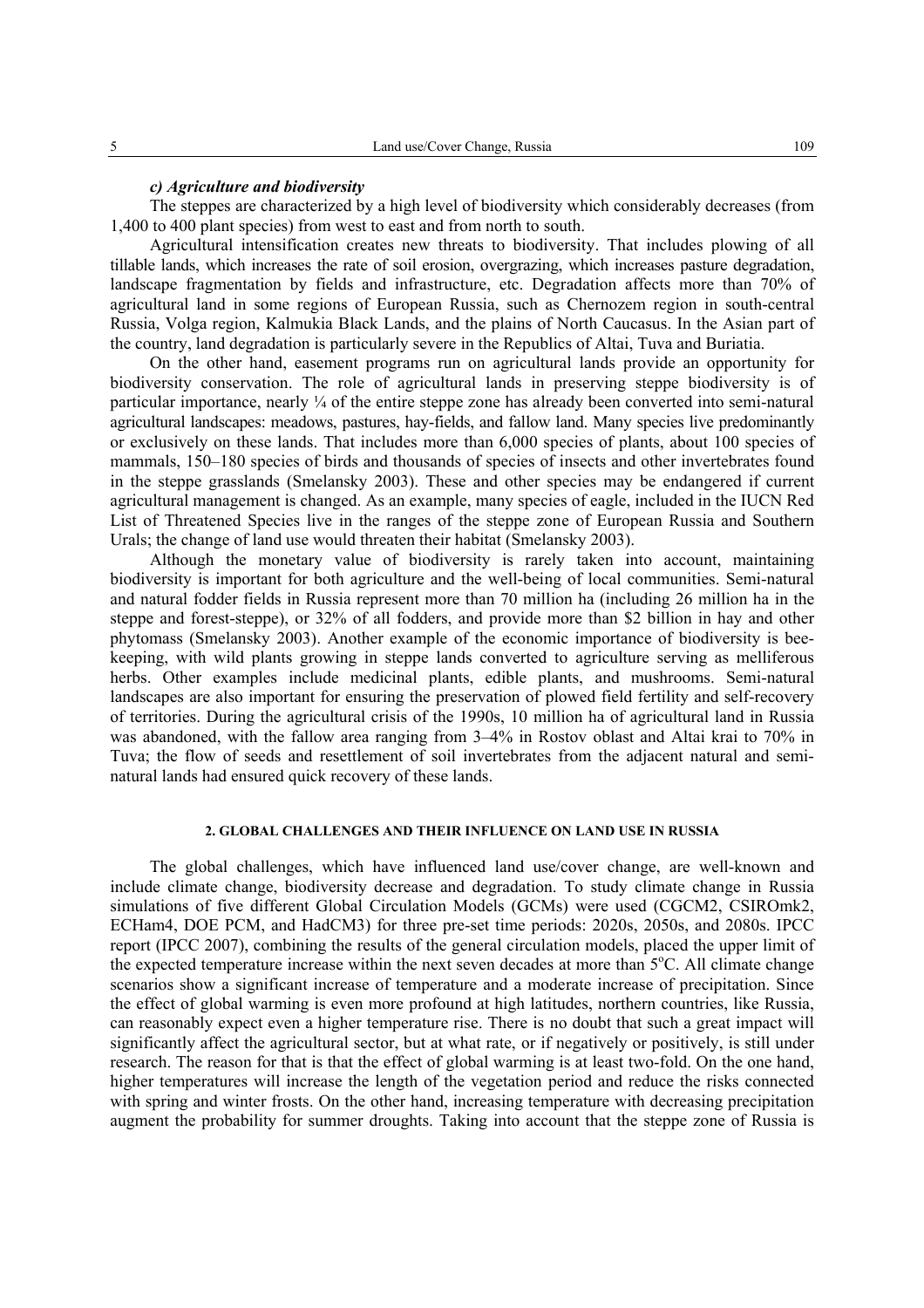the principal agricultural producer of grain for domestic and export needs, any research of climate change impacts should include changes in the risk of droughts.

In the 2020s the annual temperature is estimated to increase by 1.8°C through Russia and by 1.6°C (compared to 1961–1990 baseline temperature) in the main agricultural steppe zone. Annual precipitation increase by 32 mm on average, with small increase or decrease in the difference between potential evapotranspiration (PET) and precipitation (P), a value that provides information on moisture deficit. For the areas of high and considerable development of agriculture, there are smaller changes in temperature, yet precipitation increase is also smaller. In the 2050s, the annual temperature is simulated to rise by 3.4°C all over Russia and by 3.1°C in the main agricultural zone of the country. Precipitation increase by 14 to 65 mm i.e. by 3 to 13%, compared to the baseline climate. The increasing water deficit leads to aridization, which affects most of North Caucasus and Low Volga and threatens conventional farming. The 2080s climate simulation shows negative change to accelerate in the main agriculture zone. The annual temperature increases on average by 4.7°C in the agricultural regions (5.2°C for all over Russia). Precipitation in agricultural regions is projected to increase by 44 to 70 mm, with lower increases or a decrease even, in the most productive area in the south-European part of Russia. This results in a sharp decrease of water availability for the rain-fed agriculture of the North Caucasus, Low and Middle Volga and Chernozem regions.

### **3. RESEARCH METHODOLOGY**

#### **3.1. Present-day landscape approach**

The landscape approach to the environment as a combination of hierarchically subordinated geosystems (present-day landscapes) was used for the realistic understanding and study of land use/ land cover dynamics and changes in steppe regions. It provides a basis for the perception of the world as a system of interrelated territorial samples with different combinations and close interaction of the natural and socio-economic components (Fig. 3).



Fig. 3 – Natural and socio-economic subsystems of present-day landscapes.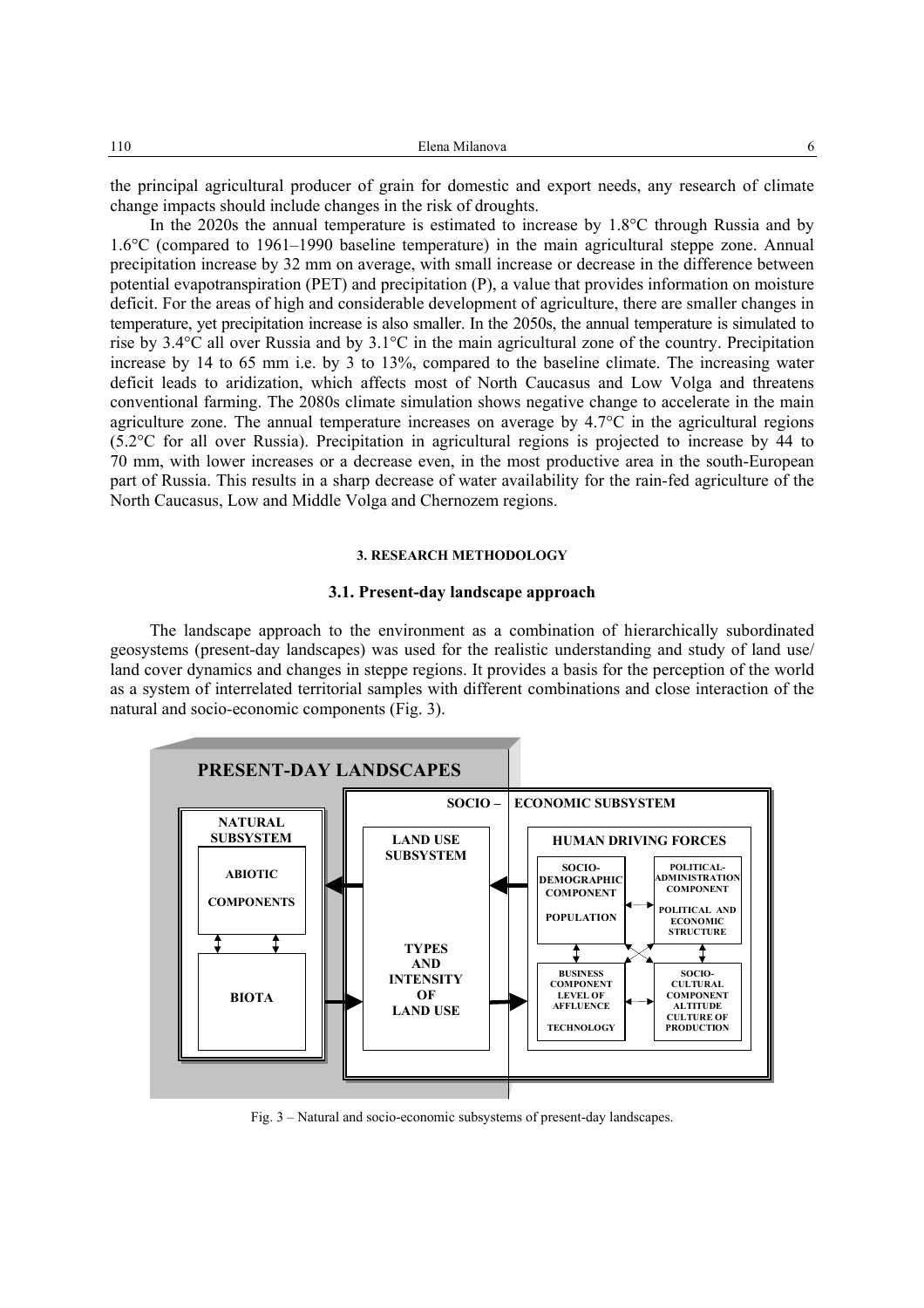The landscape analysis represents a holistic view on man-made and natural surroundings and attempts to bridge the gap between natural and human subsystems. Within the framework of Present-Day Landscape mapping it will be possible and relevant to investigate how regulatory tools at various political or administrative levels, addressing different parts of the systems, will influence the environment and how sensitive different parts of the landscape are to human driving forces as to regulatory instruments (local, regional, national, or international). The reason for the complexity of the systems needs further investigations to ensure that more simple analytical approaches will not suffice. A likely outcome is that the systems are complex due to the fact that social, economic, technical and ecological processes operate on a wide spatial and temporal scale.

Before defining and describing land-use types, initial consultations are conducted, comprising an inventory and analysis of so-called fundamental references to the socio-economic and physical situation of the land evaluation area. This is a time-consuming activity, which should be initiated in the very early stage of land evaluation.

The most important items of these fundamental references are:

– the terms of land evaluation references. In some cases preliminary land-use types relevant to the study area are given in a global description;

– the actual situation of the region, regarding in particular actual land use, population, infrastructure, income, and technology;

– the formal development objectives regarding ecology, economy, employment, education, research, etc.;

– the time period for which the results of the land evaluation study are expected to remain valid. Land use will change in time, so that adaptation is essential;

– the socio-economic conditions of land, for instance, ownership, location, size, etc.;

– the general physical conditions of land (scape).

## **3.2. Classification of Land Cover Transformation Degree**

All present-day landscapes of the steppe zone in Russia have been classified into two groups, according to their degree of transformation: modal and natural/anthropogenic, the latter being further subdivided into derivative (or secondary) landscapes, landscape anthropogenic modifications and technogeneous complexes (Fig. 4).

Anthropogenic changes of land cover and land use structure in forest-steppe and steppe regions mostly are related to intensive cultivation (up to 90%), large industrial installations (hydropower stations in the Volga basin), and urban areas. Also, these regions are characterized by high mobility of the economic processes that have been taking place during the last decade in Russia, caused by political and economic transition.

Changes in ownership and industrial specialization, stagnation in agriculture, modern development of transport infrastructure – all these causing complex natural – anthropogenic transformations of the steppe landscapes.

The protection of a specific variety and a genofond of the natural steppe flora calls for most urgent decision measures.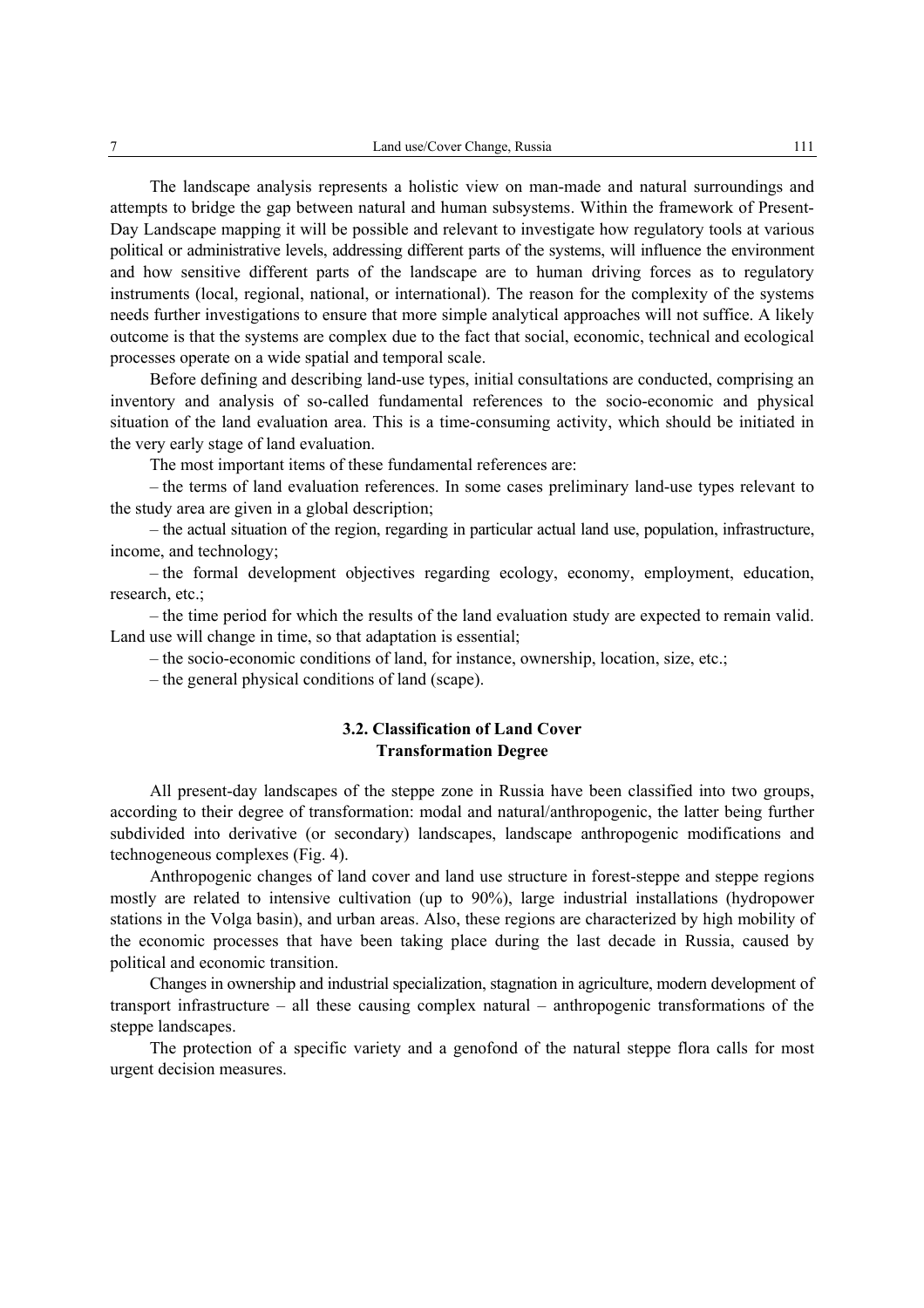

Fig. 4 – Land cover classification based on landscape approach.

#### **4. RESULTS AND DISCUSSION**

### **4.1. Scale-dependent land cover applications through remote sensing technique**

*The global level* of land cover classification and mapping has been implemented by the group of researchers of the Faculty of Geography, Moscow State University – an integrative World Map of Present-Day Landscapes an the scale of 1:15,000,000 has been published in English by "Soyuzkarta" Publishers (1993). The map offers a colourful presentation of the territorial distribution of present-day landscapes in the whole World, and the degree of their transformation under the human impact. The steppe and grasslands zones are shown for different geographical belts (temperate, subtropical and tropical).

*The country (macroregional) level* of investigation was implemented for the whole territory of the former Soviet Union (40°–80° N, 20°–180° E). The most reliable source of NOAA-AVHRR NDVI images for continental-scale feasibility study was the Global Ecosystems Database (GED), Version 1.0 (on CD-ROM) by EPA Global Climate Research Program, NOAA/NGDC Global Change Database Program (Kineman, Ohrenschall 1992). For country level research, a total of 60 images over 1986–1990 period with a 10-km resolution were obtained from the database for the territory of the whole former Soviet Union. Particular attention is given to the analysis of vegetation indices. Around 40 seasonal clusters were produced by a fine classification scenario for each of the images. These clusters were then analyzed to determine land-cover type. Experiments with present-day landscape mapping and classification made on the basis of remote sensing at this macroregional level have shown the following features of steppe natural zonal structure and its anthropogenic transformation (Milanova 1999).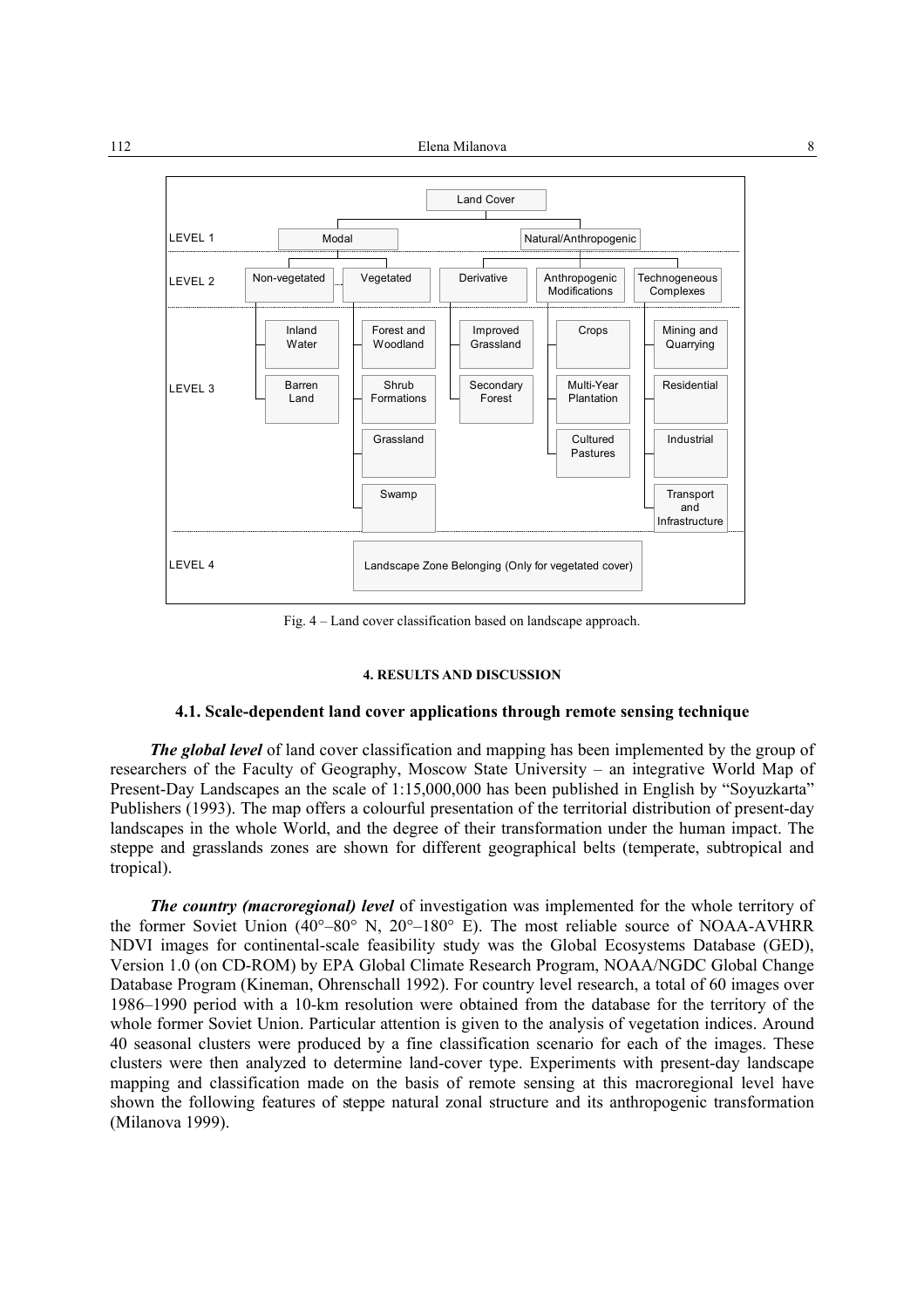The analysis of vegetation biomass seasonal dynamics, based on the 10 km resolution data set, indicates that zonal stratification of landscapes very often differs from that traditionally drown on vegetation and landscape maps. For example, the steppe zone should be stratified according to the balance of humidity and warmth (e.g. normal humidity, dry and extra dry). These zones do not actually correspond to the generally accepted structure of vegetation and landscape zones because their differentiation is based on NDVI classification and not on the floristic characteristics of the land cover.

Preliminary experiments in this field show that human activities have changed the pattern of natural zones in many regions of Russia. In the steppe zone, the area of active anthropogenic influence were detected on the NDVI scene, is an area of intensive irrigation in steppe regions north of the Black Sea along the Dnieper and the Kuban river valleys. As far as vegetation activity is concerned, subhumid landscapes steppe differ here greatly from the drier steppes of the Volga region and Western Siberia, although traditionally they are shown on vegetation and land cover maps as the same natural zone without further subdivision.

### *Regional level*

Two **regional level** case studies were selected for a short-term Land Use/Cover Dynamics study in the forest–steppe and steppe zones of the European part of Russia: the Central part of European Russia (centered in Moscow) and the Middle Volga region.

### *Case study: Central European Russia*

The Central part of the European Russia territory is situated between 33–42° E longitude and 53–60° N latitude with the center in Moscow.

Data from two different sources were used for the regional study – vegetation index data with 10-km resolution and high resolution false colour composite photographic images. Cluster classification methodology was used mainly for data analysis. The data of each of these sources give different information about the vegetation and land use pattern: vegetation index data are most efficient for the study of seasonal phenological dynamics of vegetation and space photographic images are most important when analyzing long-term vegetation and land-use trends.

The Central part of Russia was historically covered by broad-leaf forests, but long-time human impact period on the area was afforestated and forests changed to arable lands, secondary small leave forests and steppes.

Two principal satellite imagery sources used for data simulation at regional level over Central Russia were: AVHRR images of 1-km resolution over the whole study-area and high and medium photographic resolution images obtained by KATE-1000, MK-4 and MKF-6 instruments on board the Russian satellites of the RESURS-F1 series and the orbital stations Soyuz and MIR (Milanova 1995). The following four images were chosen for research based on how clear they are from different artifacts and errors described above and how representative they are for seasonal vegetation phenology: April 21–30, 1992, June 1–10, 1992, September 1–10, 1992 and February 21–28, 1993. All five spectral bands were obtained for each image, as well as NDVI.

False colour photographic images offer a new approach land use / land cover classification and definition of natural and economic districts. Preliminary experiments in the Moscow region have shown that land use maps that may be produced by automatic classification of remote images differ a lot from existing vegetation and landscape maps, but at the same time, do not desert with them. New maps are much more detailed and exact in describing real land-use and landscape stratification. Different mathematical methods were used to check the results of automatic classification of remotely sensed data – coefficients, describing the spectral and spatial complexity of resulting classes will be developed and analyzed; basic methods of automatic image recognition will be implemented (if adequate technical possibilities would be available) for automatic determination of economic and natural districts.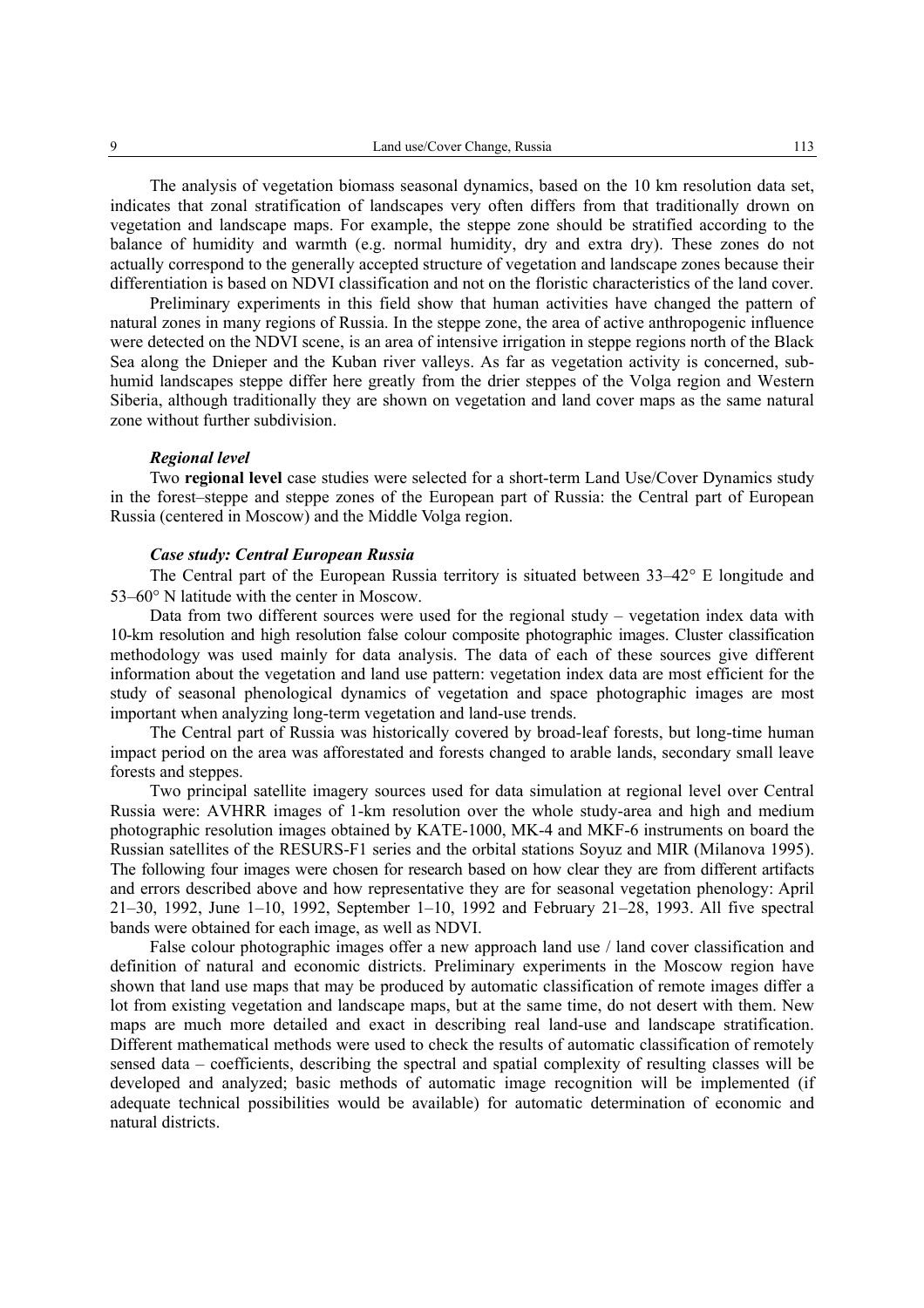Vegetation index data was used to delineate natural and economic landscape units at regional scale and land-use types. Each land-use type can be distinguished by a unique seasonal vegetation change. For example, territories with a high percentage of arable lands have lower vegetation index values in March than the forests, because larger areas are covered with snow. For the Center of the European part of Russia, regions of intensive agriculture may be distinguished based on this – Middle-Russian Height and so-called Vladimir's Opolye (arable land area near the city of Vladimir). Images for July – August may be used to stratify arable lands according to the type of crops (cereals are not growing any more and have values vegetation index low, potato and vegetables are still growing, etc.). Each landscape unit or land-use type has its unique vegetation index pattern that can be used for describing and analyzing. Having vegetation index images for different months of the year we may determine each of these landscape units or land use types; at the same time, having information for different years gives an opportunity to study long-term dynamics of vegetation and land use in the region. This will be used mainly for land use / land cover stratification and analysis of seasonal dynamics.

On regional scale, for the Central part of European Russia, 5 major cluster categories were first determined using 1-km seasonal vegetation activity data from AVHRR by applying unsupervised classification. By visual interpretation and analysis of attribute data and case-studies, these primary clusters were defined as follows: Water bodies, Agricultural lands, Deciduous Forests, Coniferous Forests, Non-Vegetated Areas.

A comparative analysis of land cover data from traditional and remotely sensed sources of each of these natural-anthropogenic regions, the geographical and landscape meaning of determined cluster categories was established.

Finally selected cluster categories were described as follows:

- 1. Water bodies;
- 2. Dry well-drained agricultural lands;
- 3. Dry well-drained secondary deciduous forests;
- 4. Wet poorly drained mostly coniferous forests and agricultural lands;
- 5. Low-vegetated urban and rural lands.

The analysis of traditional and remotely sensed data enables the determination of the following, sometimes contradictory, patterns of land use/cover dynamics: Extemporaneous recovery of forests; Anthropogenic recovery of forests; Controlled deforestation around agglomerations and transport channels; Changes in species composition of forests (through clearance of valuable wood); Urban development over agricultural lands; Waterlogging of arable and forest lands next to wetlands.

### *Case-study: Middle Volga Region*

The map depicting the state of agricultural lands in Samara oblast was compiled using the space image received from the MSU-SK/Resurs satellite on June 18, 1998. The image was processed using Erdas-Imagine 8.2 system by the method of classification without training. The results of identifying classes by analysing their spectral curves allowed to determine the areas including agricultural lands in different stages of vegetation cover.

The Middle Volga Region is characterized by climatic variability, hence considerable fluctuations of crop yields. Recurrent draughts caused severe crop failure. One of the severest draughts occurred in 1891, crop failure causing mass starvation in several Volga Region districts. About onethird of arable lands had no crop-shoots. A region's socio-economic development trends in connection with agricultural draughts is shown on the Figure.

In 1921, failure crop effects, augmented by the political situation, resulted in millions of causalites in the Volga Region. In 1946, the whole region suffered from failure of crops caused by drought. The last severe drought in the region occurred in 1998. It had catastrophic effect on crops. About one-third of the arable lands had no crop-shoots.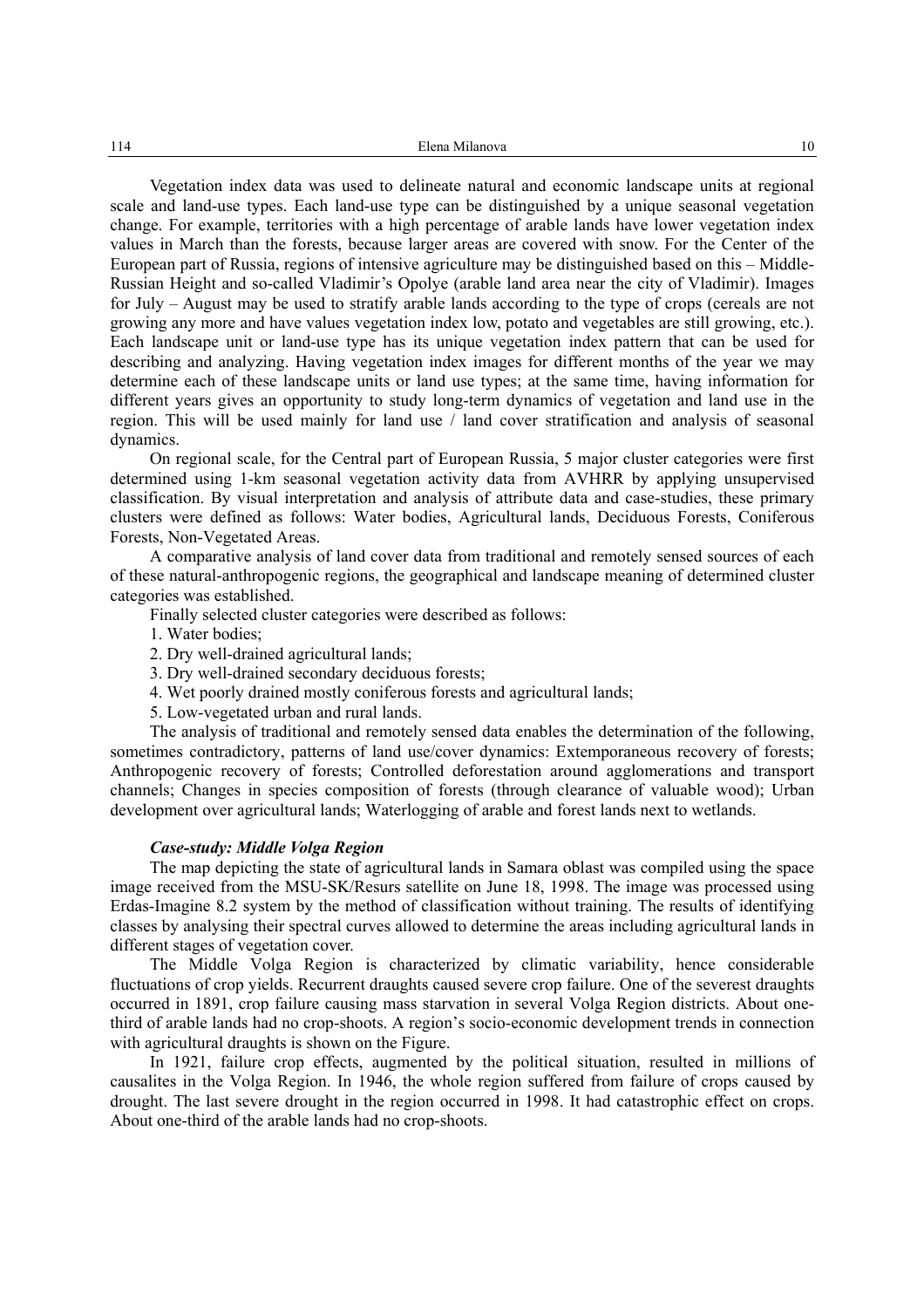#### **4.2. Rural population change**

The beginning of population decrease in post-Soviet Russia dates back to 1990 and was caused mainly by natural decrease. Since then birth rates dropped to lower levels, while mortality continued to rise.

Rural population change varies gin the Russian Federation. Some regions have been faced with a dramatic decrease in rural population, while in others the number of rural residents stays at a constant level or even grows. The situation is reinforced by a continuing migration flow of rural population to cities and towns where the living standard is higher.

In a number of regions the growth of rural population during the 1989–1999 period is due to the administrative reform, whereby a large group of towns have lost their urban status. Within the territories, the growth of rural population is supported by a stable demographic situation. From the economic point of view, in these regions agriculture is much more profitable, thus keeping people from moving to the urban settlements.

#### **CONCLUSION**

Russia is a country with a transitional economy, which includes both elements of the free market and an administrative economy, inherited from socialism times. Despite the low level of agricultural specialization, a distinct difference between agriculture in forest and steppe zones is still preserved at national scale. This difference has increased during the past 15 years, when many marginal lands within the forest zone were abandoned. On the other hand, the agriculture of the steppe and foreststeppe zones in the European part of Russia received a boost from investments, including those made by the big, wealthy oil, energy, and mining companies. Aside from the political and economic reforms, bringing new investments into the regions, suitable for large-scale agriculture, climate change is likely to redefine these regions, producing large-scale land use and land cover change. The effect of climate change and global warming will be fairly deep-going, so the country can reasonably expect temperature rise and moisture deficit that will significantly affect the agricultural sector. GCM scenarios simulations show an increase in potential yield in the central and northern regions and a fall in yields, in the currently most productive southern European region of Russia due to ever more frequent droughts. It is likely that the most productive regions will have to cope with increasing crop failure by shifting their strategy from producing crops for export to local consumption. Adaptation to the new climate conditions by shifting agriculture further north will be limited by the shortage of fertile soils. Another adaptation strategy is a major increase in the irrigated area, which, however, will be limited by seasonal water shortage. Any research of climate change impacts in agriculture should include the elaboration of adaptive mechanisms: widening the drought-resistant crop area, development of water-saving technologies and irrigation (according to water resource changes).

The methodology of land use/ land cover classification based on remote sensing data, as well as collection, generalization and analyses of all currently existing data (local and regional maps, satellite imagery, detailed field observations) have allowed to produce an up-to-date land characteristics database and to study land cover/ land use structure and trends of change. The present-day landscape concept could enrich the assessment of land use/cover change and avoid the unfavourable consequences of land degradation. Different spatial levels of the LUCC study help providing an understandable presentation of the geographical distribution of areas with different LUCC trends and degree of land cover transformation.

The results of research have direct relevance to land management and nature conservation, and can help to elaborate recommendations for a rational land-use strategy in Russia. The mapping, monitoring and modelling of land cover / land use in such a vast territory as Russia could also contribute to the study of global environmental change.